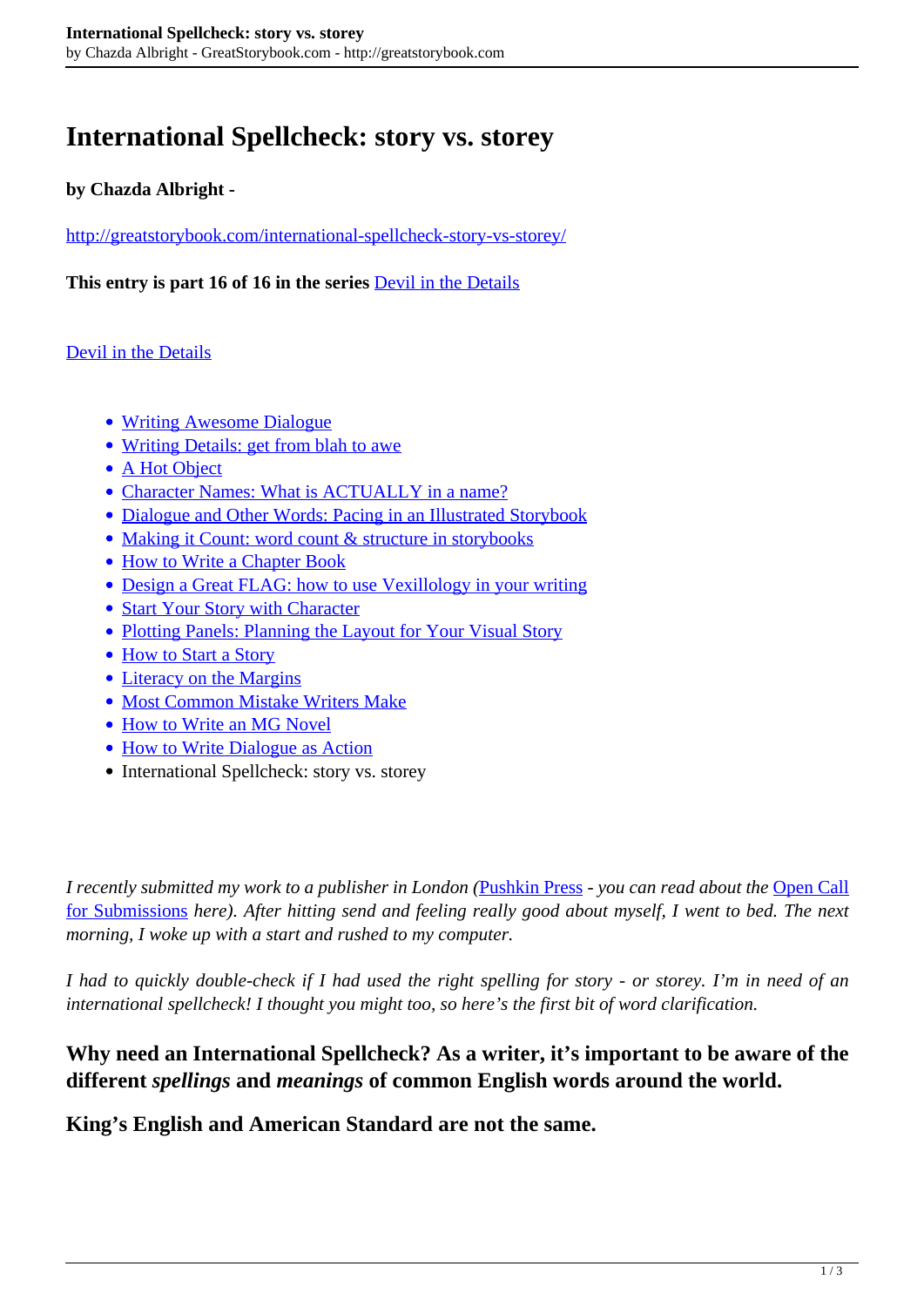**If you want to have your writing considered by an English-language publishing house that is outside your native country, you need to know about certain linguistic and cultural differences.**

### **Cultural Differences – from a single word?**

You bet.

Take the **Fanny Pack**, an American purse (an 80's variation of the buffalo pouch) that has spread worldwide. You wear it around the waist like a belt. Originally, the fanny pack was meant to be worn with the pouch facing backward, but most people who use a fanny pack wear them towards the front.

In America, a *fanny* is a sort of cute word for bottom. Not in the U.K. An Englishman would never utter such a word in polite conversation. It's very rude slang for vagina. So it shouldn't be too much a surprise that most English people do not use the term Fanny Pack because it's insanely rude.

**While you might not personally wear one of these pouches, you might write a character who does.** It's important to know, for contextual purposes, where that character is from and where they are wearing this thing. Here are some international variations for naming a fanny pack (in alphabetical order):

- Belly Bag
- Belt Bag (Philippines)
- Buffalo Bag
- Bum Bag (South America, New Zealand)
- Gee Bag (Ireland)
- $\bullet$  Hip Pack (U.K.)
- Hip Sack
- Waist Bag or Waist Pack
- Waist Wallet (Canadia)

### **Story**

A story is what we write and read or orally tell. A story can be fictional or a true account. If I write many *stories*, that is the only spelling we would use - across the world.

But what if I'm talking about the floor of a building? That's where things get a little tricky.

## **Story or Storey**

Is *storey* a word? You bet it is. Any British colony uses this spelling for the floor of a building.

In the United States, *storey* is a misspelling. Story is the only spelling used (in America) whether it's an architect's term or a writer's term.

## **Storeyed**